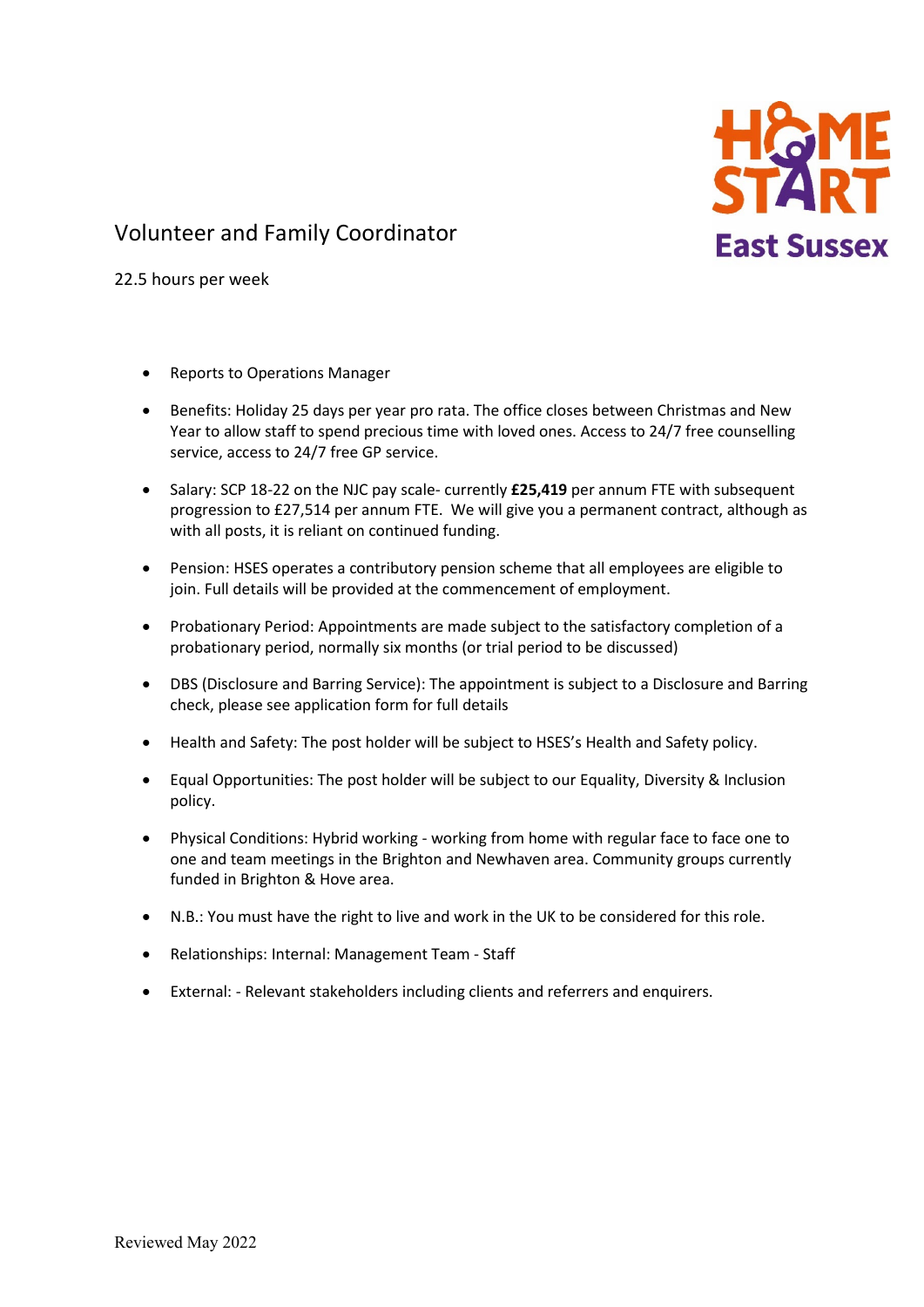The successful candidate will have an excellent understanding of the issues faced by families with babies and will strive to achieve the best outcomes for them, empowering them to live fulfilling lives.

Taking a strength-based approach to your work, you will have extensive experience of working with families and will be passionate and proactive about meeting their needs. You will be compassionate, tenacious, with a strong commitment to ensuring their safety. You will be organised and computer literate and able to build successful partnerships with key partners, in order to improve outcomes for families.

### Key Responsibilities

### *Families*

- Facilitate the Being Family groups on Zoom or face-to-face in the Wealden district.
- Carry out initial visit with the family in their homes.
- Take responsibility for developing relationships with local referrers to encourage adequate family referral numbers.
- Manage the waiting list, ensuring that referrers are given regular feedback regarding when support is likely to become available.
- Via telephone, carry out regular family reviews to establish the extent to which the parent-led action plan is being met, encouraging empowerment and independence.
- Manage family endings in a sensitive but decisive manner, ensuring sufficient and clear notice is given to the families.
- Work closely with statutory and voluntary agencies and develop and maintain effective multi-agency joint working approaches
- Undertake Designated Safeguarding Person responsibilities, ensuring that all safeguarding issues are reported to the Chief Executive as per policy. Attend safeguarding training every two years.
- Ensure relevant statistics and paperwork is accurately kept and all other monitoring requirements set by funders are met.

## *Volunteers*

- Promote the recruitment of volunteers as required.
- Deliver the volunteer preparation course in accordance to agreed session plans.
- Match volunteers to appropriate families.
- Provide regular evidenced telephone supervision to all home-visiting volunteers, ensuring that the volunteers are working effectively with the family following the parent-led action plan that encourages empowerment and independence.
- Ensure volunteers refer families to specialist agencies/services as appropriate.
- Promote on-going training opportunities to volunteers including annual refresher Safeguarding Training.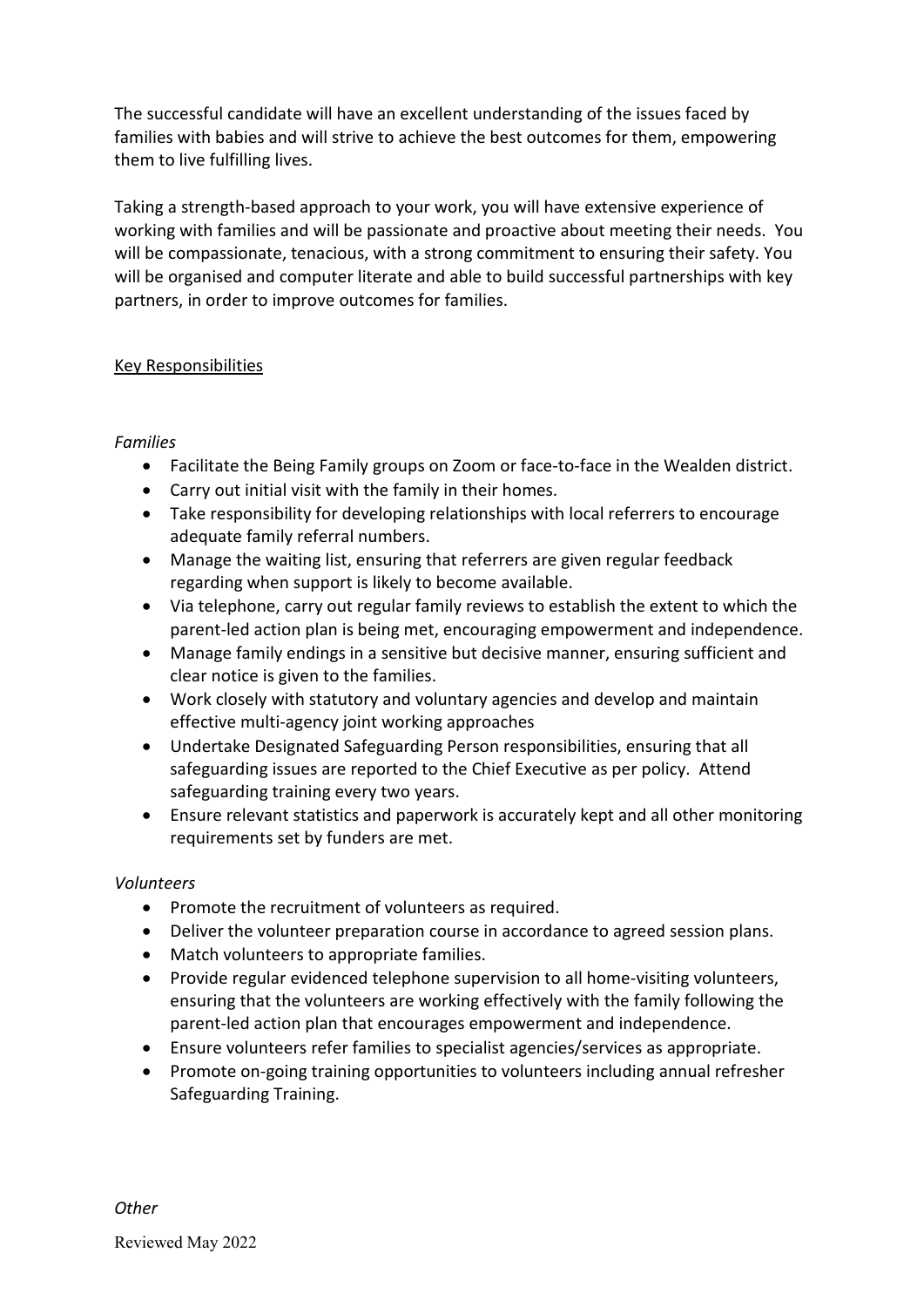- Work collaboratively with the Operations Manager regarding ongoing improvements to the service, in particular ensuring that the scheme is evidencing the difference the service makes for funders and potential funders.
- Attend regular meetings in Newhaven and contribute to service/charity development.
- In consultation with the Operations Manager, identify appropriate networking events. Attend meetings or carry out a talk or presentation, with a view to recruiting volunteers or raise awareness of the scheme's services.
- With the Operations Manager, review the service provision regularly and as required. Attend training as required. Cover the work of other staff during holiday and sickness absence.

#### General

The above list of purposes and tasks are indicative and may vary in importance over time. The post holder may be required to undertake any other duties that fall within the nature of the role and responsibilities of the post as detailed above.

#### Person specification

#### *Essential*

- Minimum one year of direct work with parents, carers and/or children or babies
- Experience of the strengths based solution focussed approach to family support
- An awareness of equal opportunities issues that may face families and volunteers
- Knowledge of and commitment to current legislation and policies relating to children and families
- An understanding of the needs of families with young children
- Commitment to partnership working and a clear understanding of the importance of appropriate information sharing
- Excellent interpersonal and written communication skills including experience of report and letter writing
- Ability to prioritise and manage own time effectively to ensure that responsibilities are met
- Team player with flexible, collaborative and compassionate can-do approach
- Ability to work independently and use own initiative
- Ability to supervise volunteers to ensure that they are working effectively and efficiently with families, following the parent-led action plans
- Good working knowledge of Microsoft 365 (or Word, Outlook and Excel) and positive attitude to embrace new technology
- Ability to use Power Point to deliver training or presentations
- Ability to deliver stimulating and engaging training/presentations
- Ability and commitment to work collaboratively with the Chief Executive and other staff regarding ongoing improvements to the service and charity
- Eligibility to work in the UK
- Car driver and access to a car